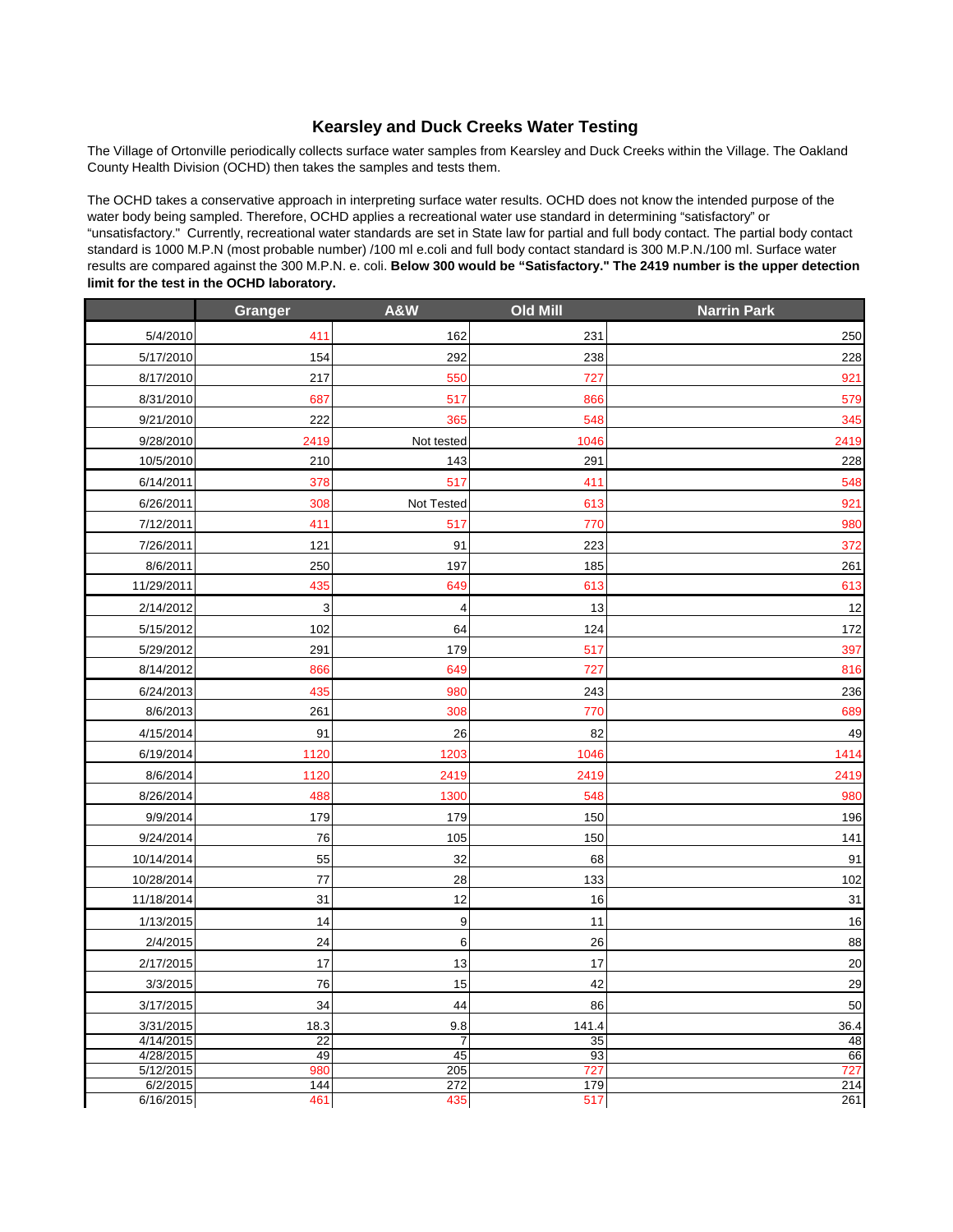|            | Granger | <b>A&amp;W</b> | <b>Old Mill</b> | <b>Narrin Park</b> |
|------------|---------|----------------|-----------------|--------------------|
| 6/30/2015  | 613     | 411            | 461             | 727                |
| 7/14/2015  | 921     | 980            | 41 <sup>°</sup> | 866                |
| 8/4/2015   | 435     | 686            | 816             | 649                |
| 8/18/2015  | 548     | 461            | 579             | 1203               |
| 9/8/2015   | 816     | 687            | 1300            | 1553               |
| 9/29/2015  | 279     | 225            | 435             | 291                |
| 10/13/2015 | 461     | 127            | 219             | 179                |
| 10/27/2015 | 313     | 37             | 1661            | 435                |
| 11/17/2015 | 61      | 25             | 51              | 67                 |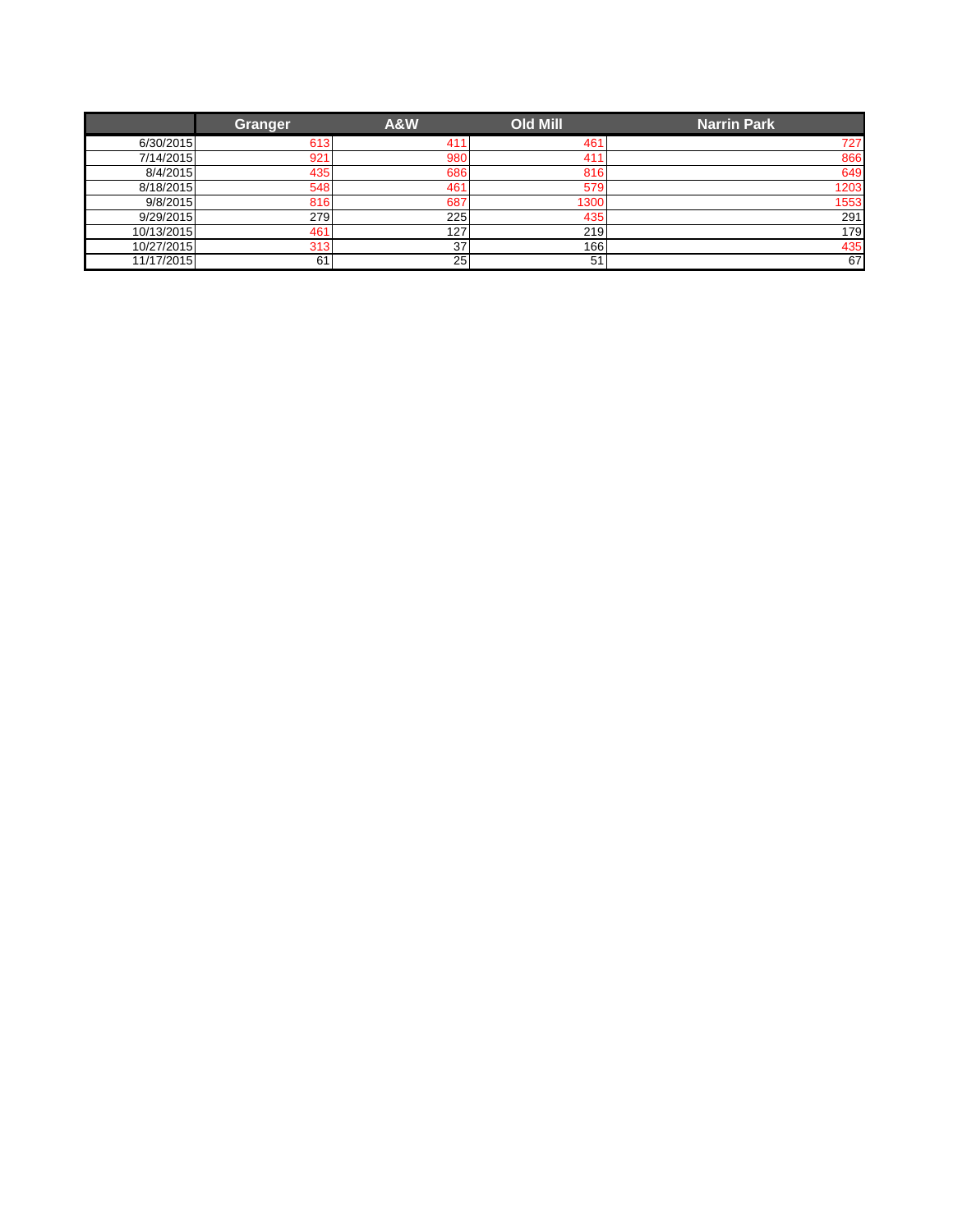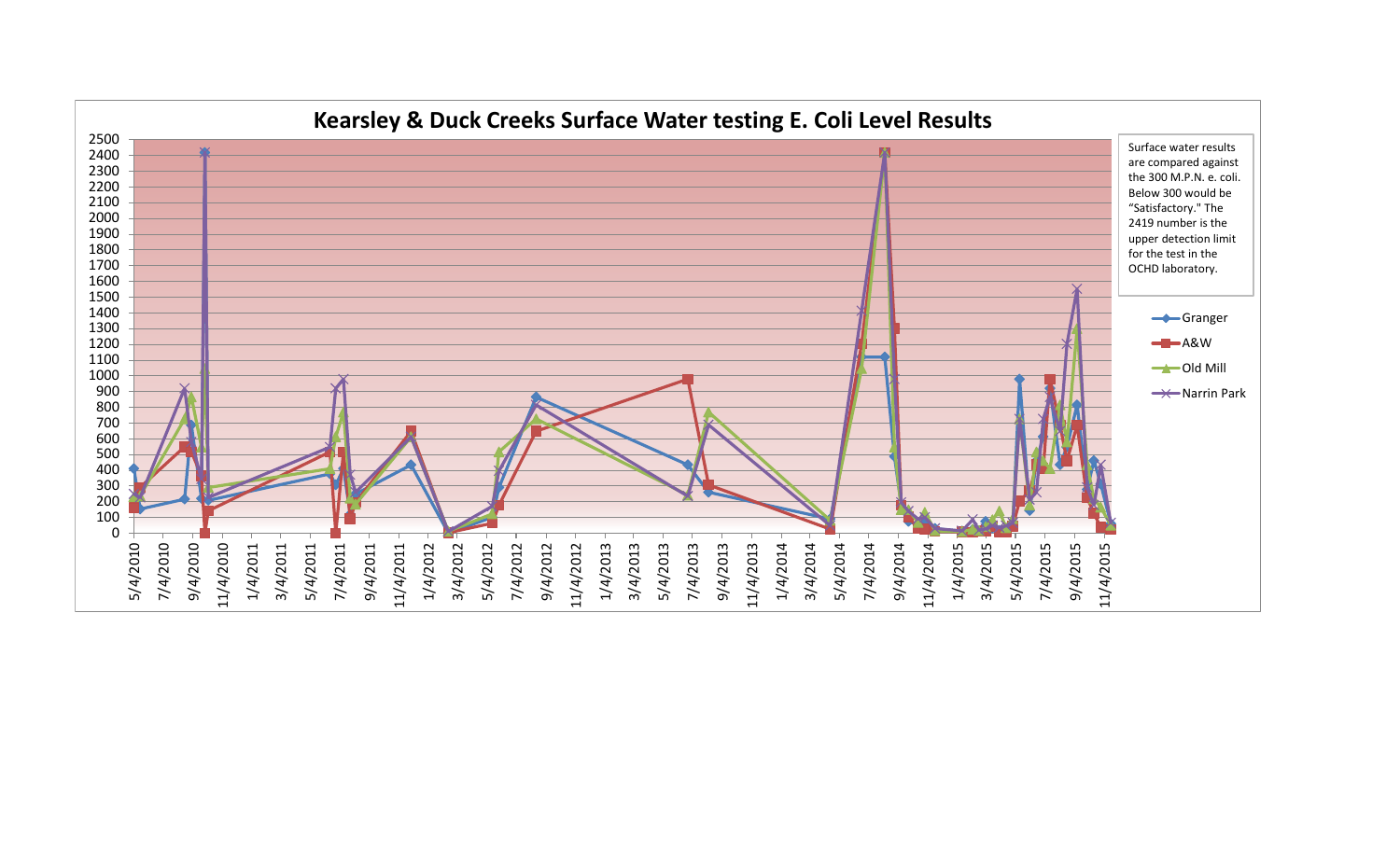| 9/9/2014, 179<br>3/31/2015, 18.3<br>2300<br>Surface water results<br>9/24/2014, 76<br>4/14/2015, 22<br>4/28/2015, 49<br>2200<br>are compared against<br>10/14/2014, 55<br>2100<br>the 300 M.P.N. e. coli.<br>5/12/2015, 980<br>10/28/2014, 77<br>2000<br>Below 300 would be<br>6/16/2015, 461<br>11/18/2014, 31<br>1900<br>"Satisfactory." The<br>1/13/2015, 14<br>6/2/2015, 144<br>1800<br>2/4/2015, 24<br>6/30/2015, 613<br>2419 number is the<br>1700<br>7/14/2015, 921<br>2/17/2015, 17<br>upper detection limit<br>1600<br>8/4/2015, 435<br>3/3/2015, 76<br>for the test in the<br>1500<br>8/18/2015, 548<br>3/17/2015, 34<br>OCHD laboratory.<br>1400<br>9/29/2015, 279<br>1300<br>9/8/2015, 816<br>8/6/2014, 1120<br>1200<br>10/13/2015, 461<br>6/14/2011, 378<br>1100<br>6/19/2014, 1120<br>10/27/2015, 313<br>1000<br>6/26/2011, 308<br>8/14/2012, 866<br>8/17/2010, 217<br>900<br>7/12/2011, 411<br>800<br>7/26/2011, 121<br>8/31/2010, 687<br>700<br>8/6/2011, 250<br>600<br>9/21/2010, 222<br>$-6/24/2013, 435$<br>11/29/2011, 435<br>500<br>5/4/2010, 4 <mark>1</mark> 1<br>10/5/2010, 210<br>400<br>5/29/2012, 291<br>8/6/2013, 261<br>300<br>5/15/2012, 102<br>4/15/2014, 91<br>200<br>2/14/2012, 3<br>100<br>8/26/2014, 488<br>5/17/2010, 154 | Granger<br>9/28/2010, 2419<br>2500 |                                   |
|---------------------------------------------------------------------------------------------------------------------------------------------------------------------------------------------------------------------------------------------------------------------------------------------------------------------------------------------------------------------------------------------------------------------------------------------------------------------------------------------------------------------------------------------------------------------------------------------------------------------------------------------------------------------------------------------------------------------------------------------------------------------------------------------------------------------------------------------------------------------------------------------------------------------------------------------------------------------------------------------------------------------------------------------------------------------------------------------------------------------------------------------------------------------------------------------------------------------------------------------------------------|------------------------------------|-----------------------------------|
|                                                                                                                                                                                                                                                                                                                                                                                                                                                                                                                                                                                                                                                                                                                                                                                                                                                                                                                                                                                                                                                                                                                                                                                                                                                               | 2400                               |                                   |
| 9/4/2015<br>5/4/2010<br>7/4/2010                                                                                                                                                                                                                                                                                                                                                                                                                                                                                                                                                                                                                                                                                                                                                                                                                                                                                                                                                                                                                                                                                                                                                                                                                              | $\Omega$                           | 11/17/2015,61<br><b>11/4/2015</b> |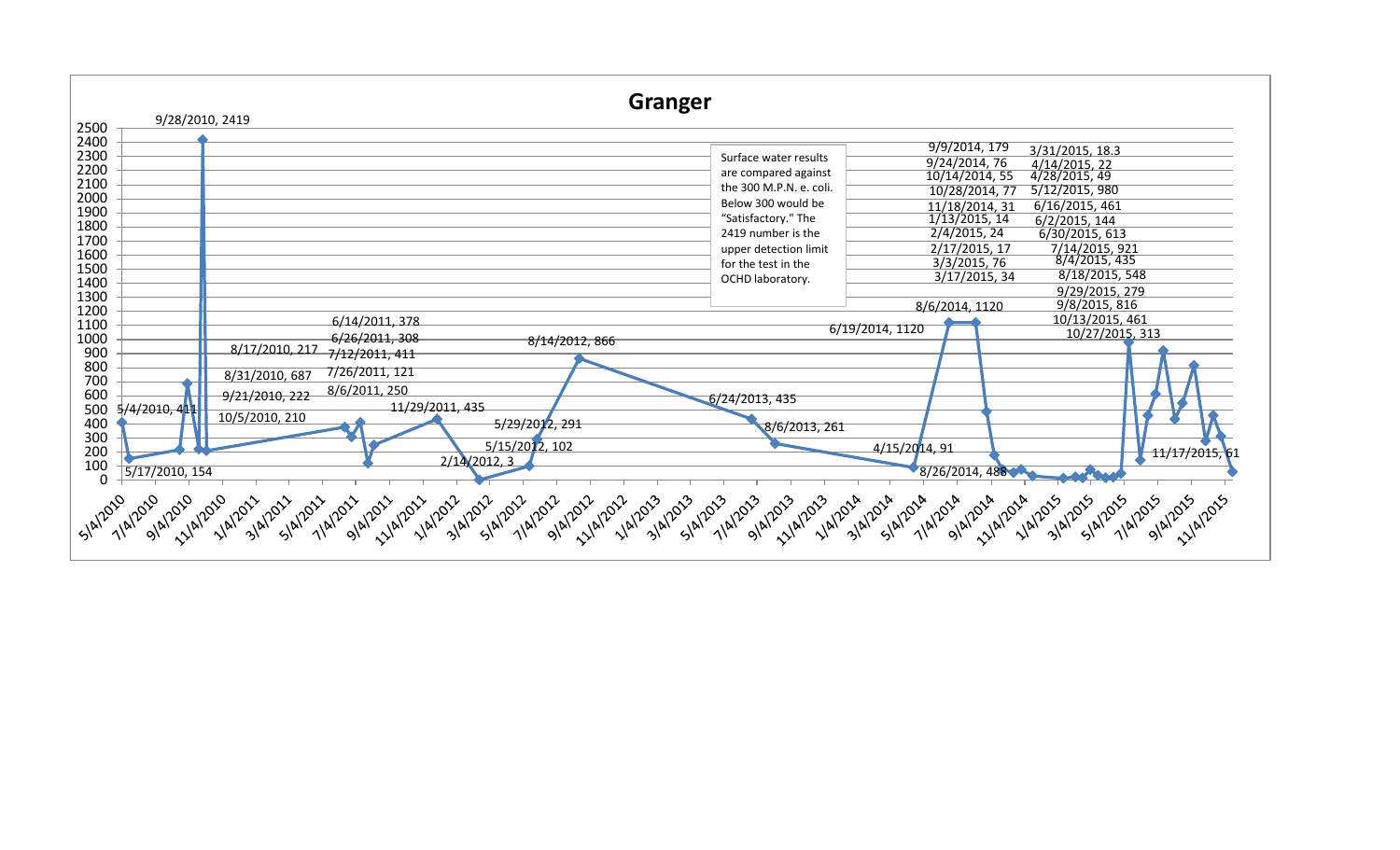|              |                                         | A&W                              |                                                     |
|--------------|-----------------------------------------|----------------------------------|-----------------------------------------------------|
| 2500         |                                         |                                  | 8/6/2014, 2419                                      |
| 2400         | Surface water results                   |                                  |                                                     |
| 2300         | are compared against                    |                                  | 8/26/2014, 1300<br>10/13/2015, 127<br>9/9/2014, 179 |
| 2200         | the 300 M.P.N. e. coli.                 |                                  | 10/27/2015, 37<br>9/24/2014, 105                    |
| 2100         | Below 300 would be                      |                                  | 11/17/2015, 25<br>10/14/2014, 32                    |
| 2000         | "Satisfactory." The                     |                                  | 10/28/2014, 28                                      |
| 1900         | 2419 number is the                      |                                  | 11/18/2014, 12                                      |
| 1800         | upper detection limit                   |                                  | 1/13/2015, 9                                        |
| 1700         | for the test in the                     |                                  | 2/4/2015, 6                                         |
| 1600         | OCHD laboratory.                        |                                  | 2/17/2015, 13                                       |
| 1500         |                                         |                                  | 3/3/2015, 15                                        |
| 1400<br>1300 |                                         |                                  | 3/17/2015, 44                                       |
| 1200         |                                         |                                  | 3/31/2015, 9.8<br>6/19/2014, 1203                   |
| 1100         |                                         | 6/24/2013, 980                   | 4/14/2015, 7                                        |
| 1000         |                                         | 6/14/2011, 517                   | 4/28/2015, 45                                       |
| 900          |                                         | 6/26/2011, Not Tested            | 5/12/2015, 205                                      |
| 800          |                                         | 7/12/2011, 517<br>8/14/2012, 649 | 6/2/2015, 272                                       |
| 700          | 8/17/2010, 550                          | 11/29/2011, 649<br>7/26/2011, 91 | 6/16/2015, 435                                      |
| 600          | 8/31/2010, 517                          |                                  | 6/30/2015, 411                                      |
| 500          |                                         | 8/6/2013, 308                    | 7/14/2015, 980<br>8/4/2015, 686                     |
| 400          | 5/17/2010, 29 <sup>9/21/2010, 365</sup> |                                  |                                                     |
| 300          | 200 5/4/2010, 162                       | 8/6/2011, 197<br>5/29/2012, 179  | 8/18/2015, 461<br>9/8/2015, 687<br>4/15/2014, 26    |
|              | 10/5/2010, 143                          | 2/14/2012, 4                     | 9/29/2015, 225                                      |
| 100          | 9/28/2010, Not Tested                   | 5/15/2012, 64                    |                                                     |
| 0            |                                         |                                  |                                                     |
| Slan020      | SIAI2010<br>11/4/2010<br>7/4/2010       |                                  | Slaposs<br>11/4/2015<br>7/4/2015<br>9/4/2015        |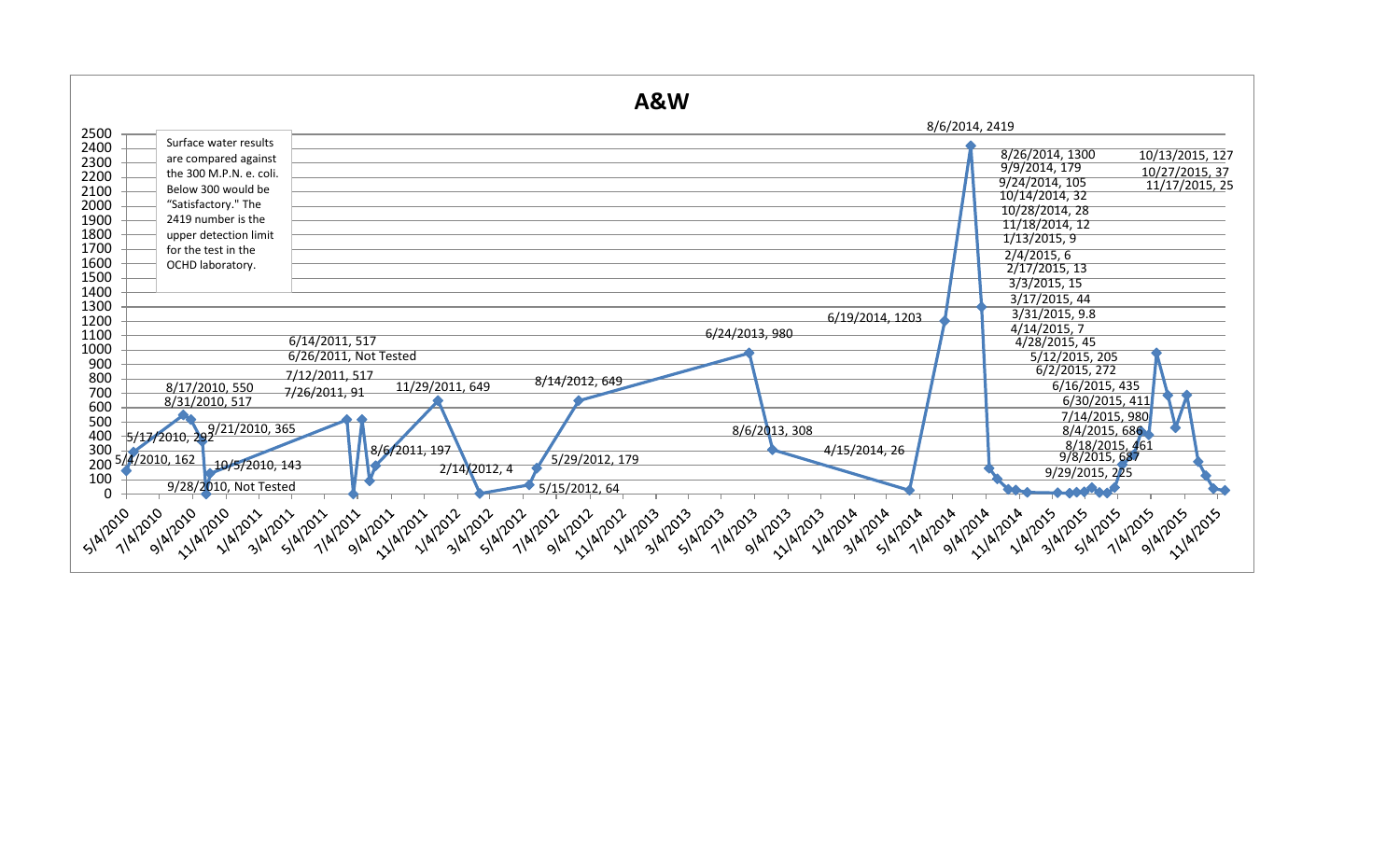